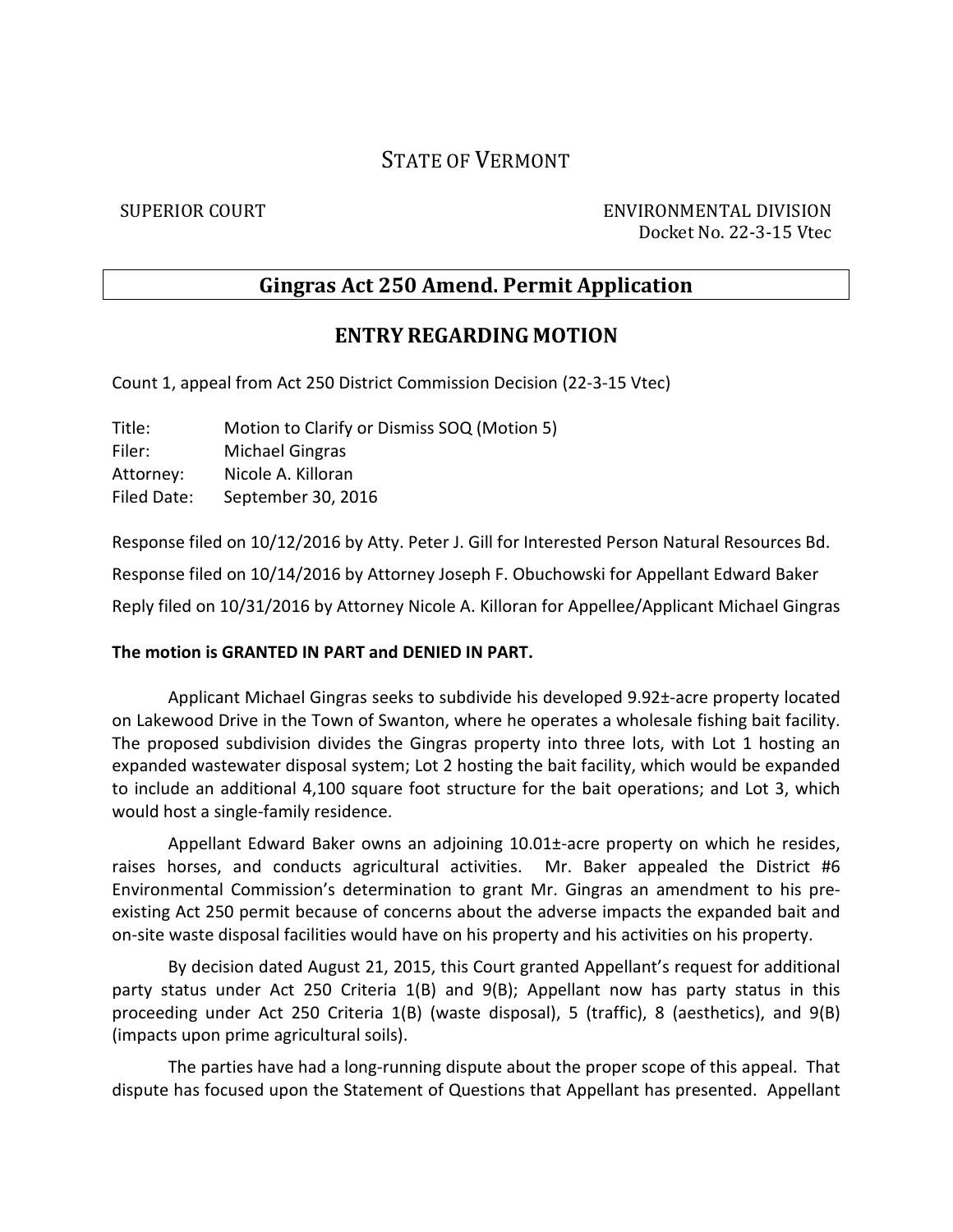filed an original Statement of Questions on April 7, 2015. Pursuant to a discussion the parties and the Court had at a subsequent status conference, held on September 28, 2015, and in response to concerns raised by Applicant at that conference, Appellant agreed to file a Restated Statement of Questions, which he filed on February 16, 2016.

Applicant remains concerned about what he perceived to be ambiguity in Appellant's Restated Statement of Questions and therefore filed a motion for the Court to order dismissal or clarification of most of the restated Questions. Appellant objects to Applicant's pending motion.

The Vermont Natural Resources Board ("NRB") filed a responsive memorandum that appears to mostly favor Applicant's request for clarification or dismissal. The NRB also inserted an additional argument, suggesting that Appellant's Questions 5 and 7 from Appellant's February 16, 2016 Restated Statement of Questions appear to suggest that Appellant, and perhaps other neighbors, should be required to become "co-applicants" due to the project's alleged use of and impacts upon surrounding lands. Neither of the principal parties to this appeal adopted this reasoning.

The Court shares Applicant's belief that the Restated Questions do not provide sufficient clarity. We therefore direct that Appellant, **within the next 20 days (i.e.: by no later than Wednesday, February 1, 2017)**, file a Second Restatement of his Statement of Questions, in the following manner:

- a. There shall be no more than four Questions, each specifically referencing the Act 250 criteria under which Appellant has been granted party status (i.e.: Criteria 1(B) (waste disposal), 5 (traffic), 8 (aesthetics), and 9(B) (impacts upon prime agricultural soils)).
- b. To the extent that Appellant wishes to elaborate, in sub-parts to each Question, his concerns of the alleged impacts that the proposed project may have upon him or his property under the specified Criteria, he may do so in "a short and plain" manner, so as to conform to V.R.C.P. 8(a).
- c. Appellant is reminded that the pending application seeks an approval for a threelot subdivision and an expansion of an already permitted and developed commercial bait facility. Therefore, he should not include in his Restatement of Questions claims that are solely related to the already permitted and existing facility. This appeal is not the proper forum for such concerns.

The Appellant must file with the Court and serve on all other parties his Second Restatement of Statement of Questions, in the manner prescribed by this Entry Order, **no later than February 1, 2017**. Failure to do so may result in dismissal of his Statement of Questions and this appeal.

The Court expects that this matter will soon be ready to set for trial. The Court therefore directs that all parties, **by no later than Wednesday, February 1, 2017**, shall provide the Court with a written list of their and their witnesses unavailable dates for a trial during the months of March or April, 2017. The parties shall also advise the Court in their filing of the number of days that they expect that the trial may take.